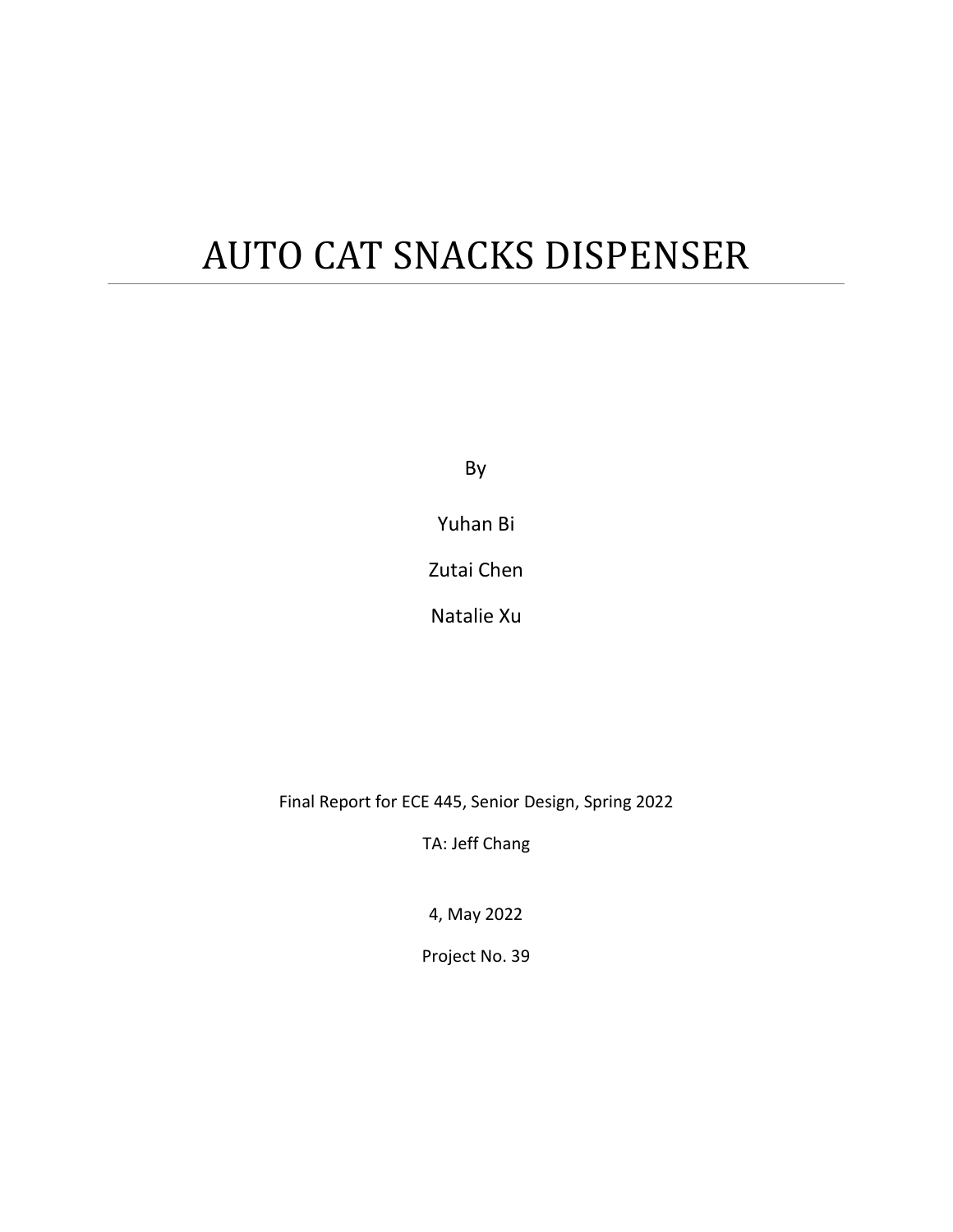### **Abstract**

Our product is an auto cat snack dispenser that can play with cats, keep track of cats' exercise, and eventually drop snacks. It is a rechargeable product that can last for more than eight hours. We have designed our project on two PCBs. A base PCB involves an IR, a laser pointer, and a dispenser. A collar PCB involves an IMU. The two parts communicate through Bluetooth modules. Once IR detects cats' approaching, it turns on the laser pointer to play with cats and asks the IMU to start recording cats' exercise. Once enough exercise is recorded, it tells the dispenser to drop snacks for our cats. Most of our subsystems work as designed except for the failure of data transmission between the two Bluetooth modules. In the following sections, we will include how our project is designed, how our final product fulfills the requirements, and conclusions based on our results.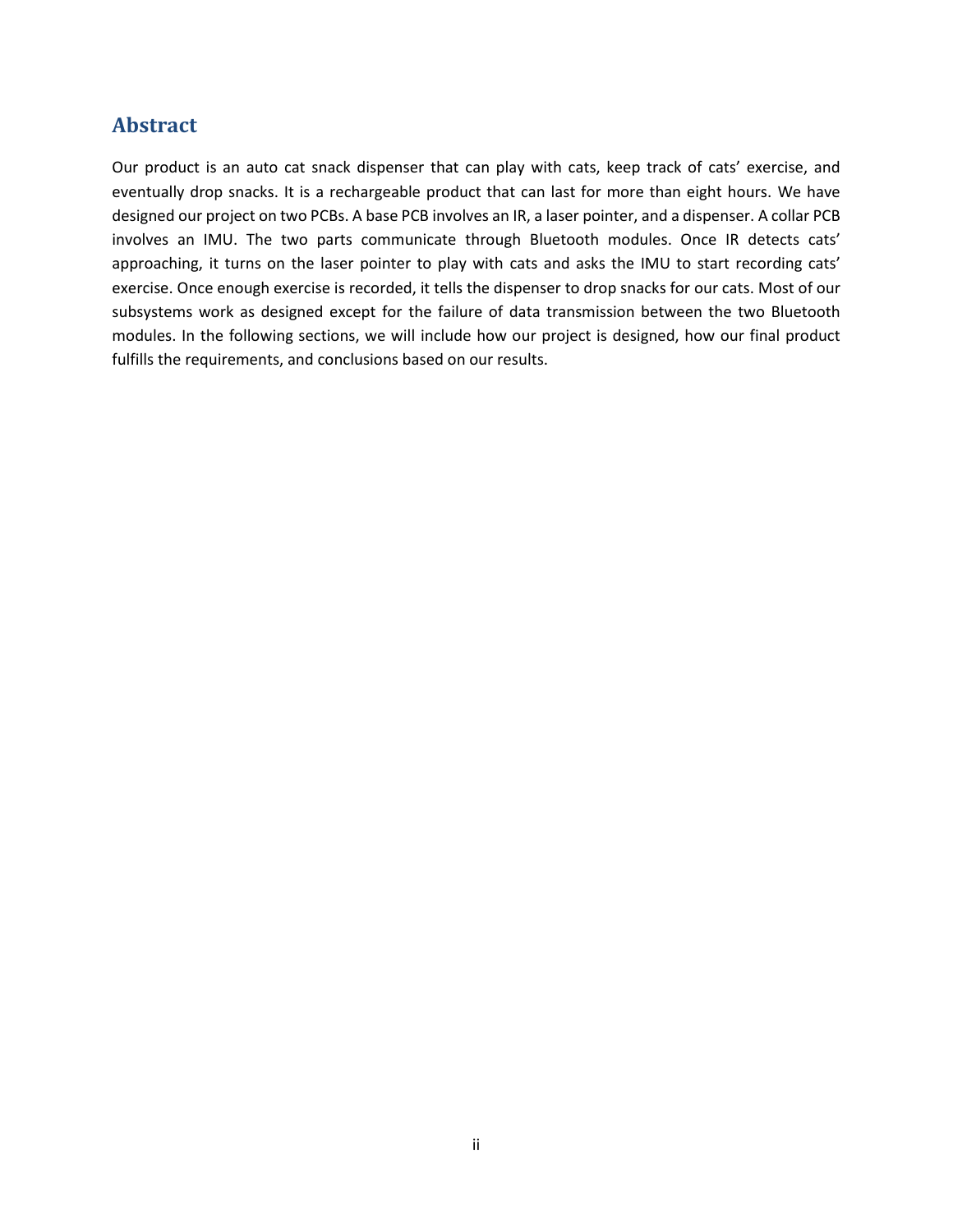# **Contents**

| Appendix A |
|------------|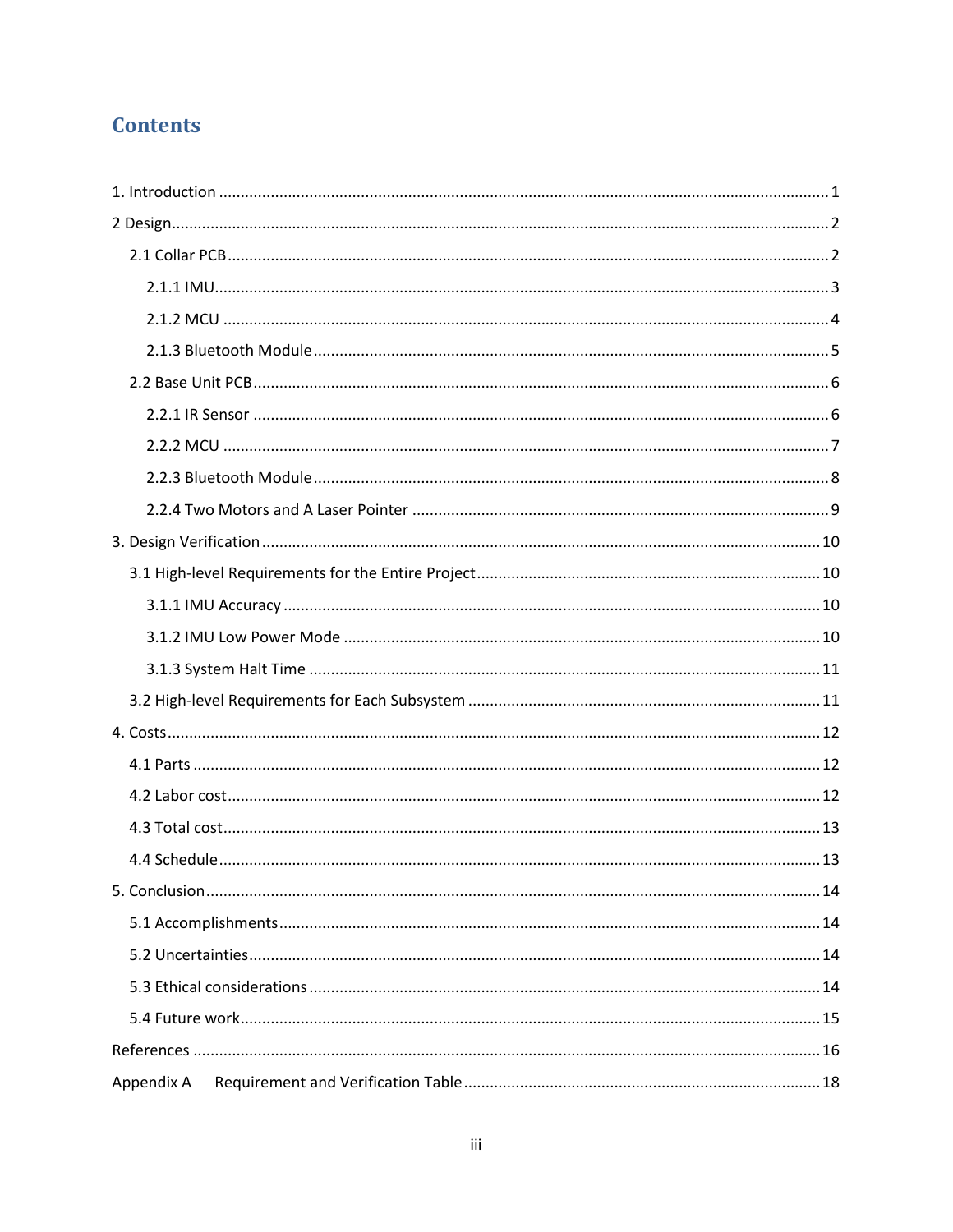### <span id="page-3-0"></span>**1. Introduction**

Our project is a cat snack dispenser that can keep track of exercises cats have done and play with them at the same time. It is composed of two main parts: a collar unit and a base unit. Our base unit contains an IR that can detect cats' approaching, a laser pointer driven by the motor that can play with cats, and a dispenser also driven by a motor that will later drop snacks for our cats. Our collar unit contains an IMU that can record the amount of exercise being done by the cats. The two parts will communicate with each other through Bluetooth modules. We have designed two PCBs for the two different parts. In the next following sections, we will talk about each subsystem, our success and failures, and future work.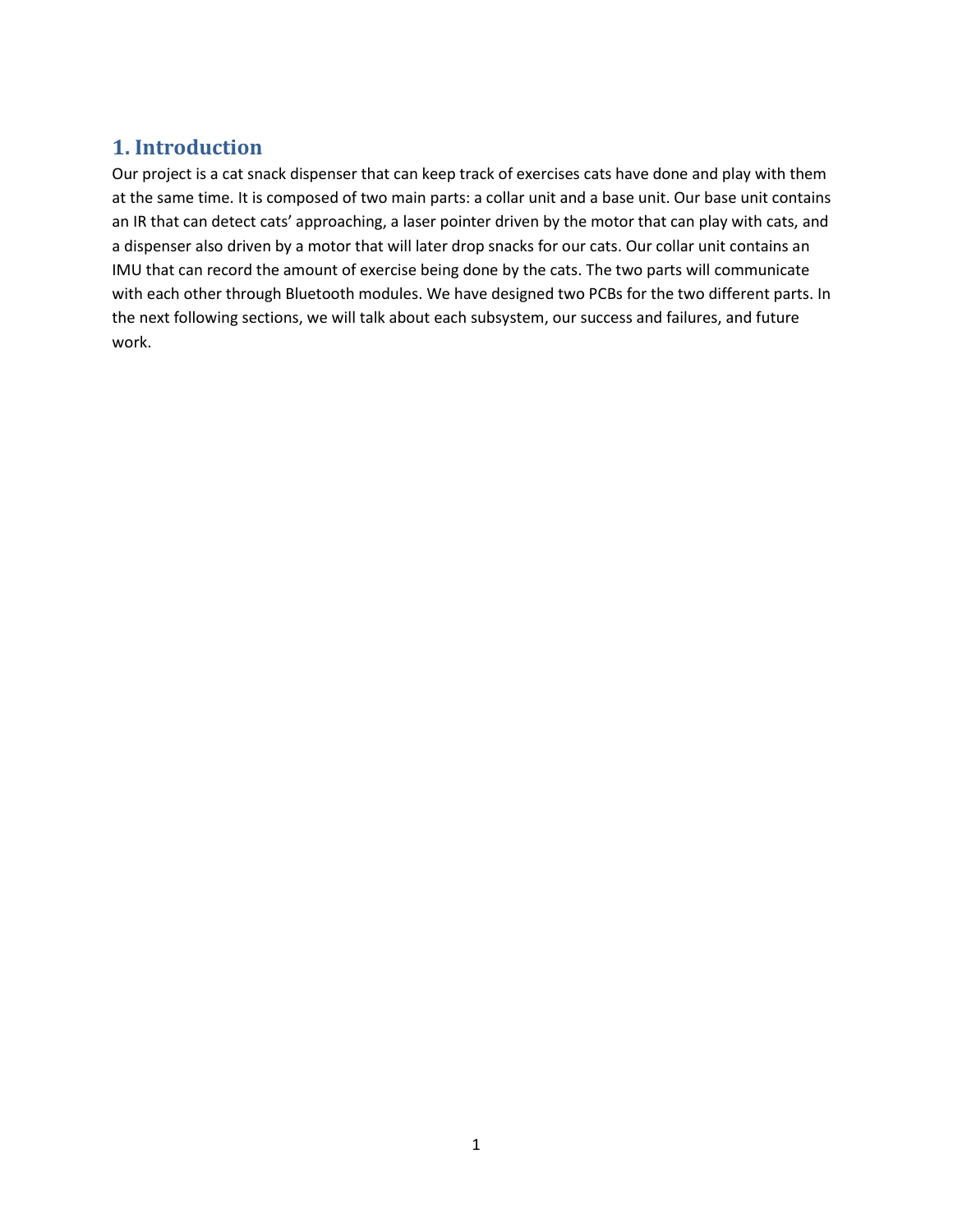## <span id="page-4-0"></span>**2 Design**

Our project is built on two PCBs.



Figure 1. Block Diagram of the Entire System



<span id="page-4-1"></span>**2.1 Collar PCB**

Figure 2. Collar PCB Design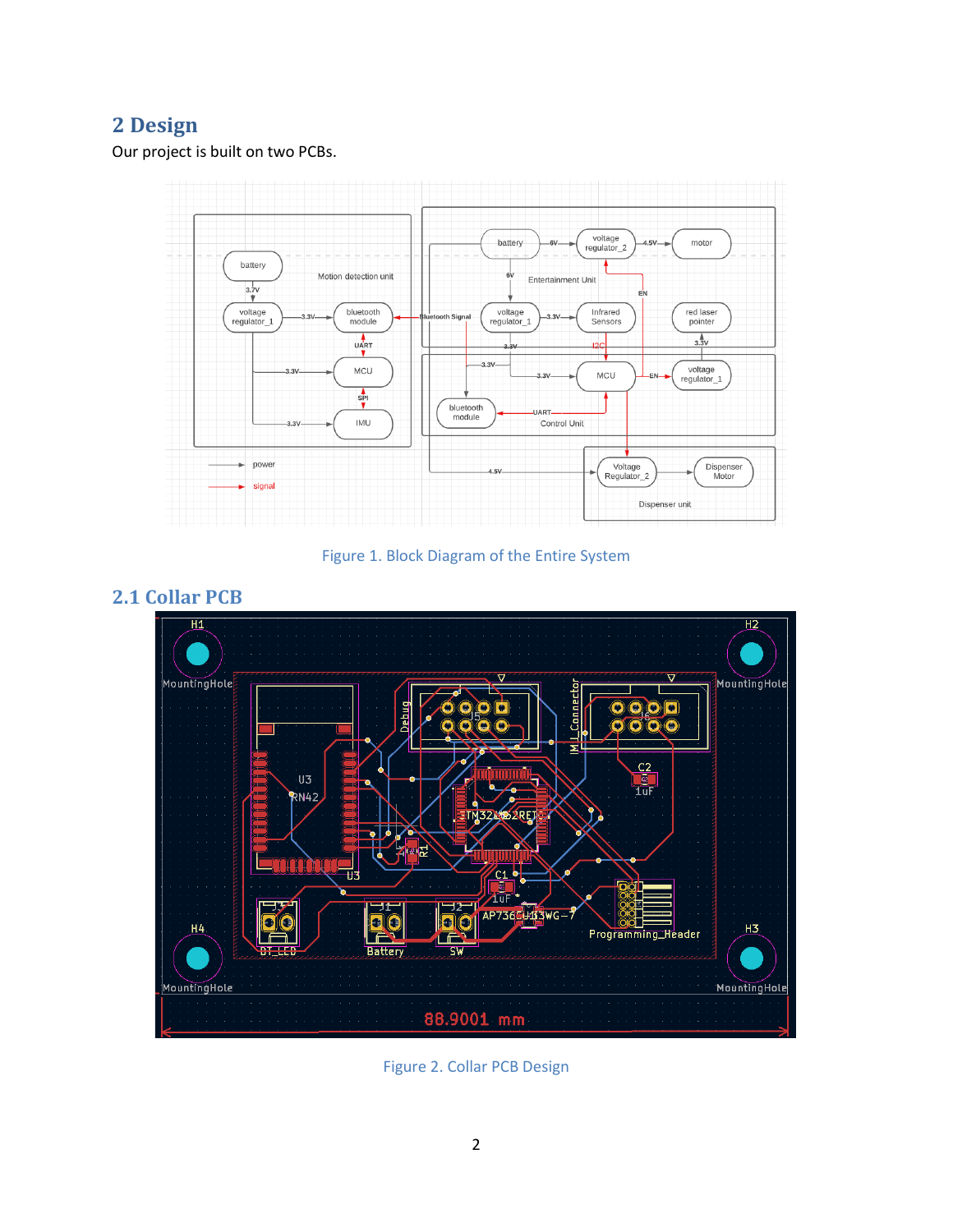Our collar PCB contains three major components: an MCU, an IMU, and a Bluetooth module. Above we have included a block diagram and a full schematic for this part. Below we will introduce each part in more detail.

#### <span id="page-5-0"></span>**2.1.1 IMU**



Figure 3. IMU Circuit Schematic

IMU is a hardware part that can contain an accelerometer, a gyroscope, and a gravity sensor. In our design, we will only use the linear acceleration to calculate cats' exercise. Once IMU receives signal from the MCU, it will start to record cats' exercise. BNO055 gives us raw acceleration data using a I2C protocol, and by setting an appropriate delay time, we retrieve the linear acceleration data every two seconds. We set a counter to count the total amount of exercise cats have done. For every time the acceleration reaches the threshold value we set, the counter will increment by one. The equation we use for our counter is:

$$
A_{tot} = sqrt(A_x^2 + A_y^2 + A_z^2)
$$

It provides the acceleration of the three directions and gives one final total acceleration. We have tested it on our cat and find the threshold value to be about  $10.25$   $m/s^2$ . Since we are coding on STM32Cubeide, we have created a library and a .c file to initialize our IMU to have it work functionally.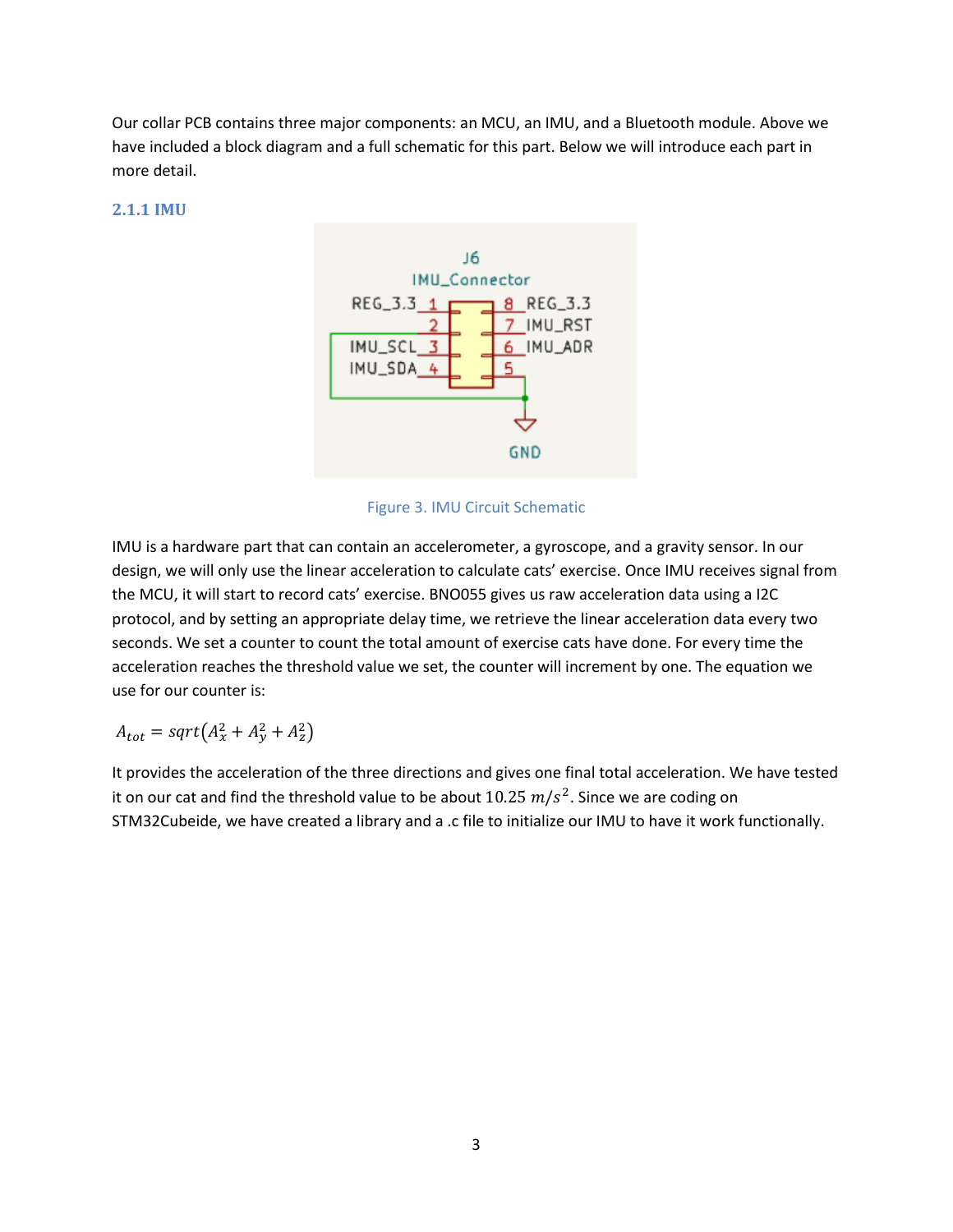#### <span id="page-6-0"></span>**2.1.2 MCU**



Figure 4. MCU Circuit Schematic

We use STM32L152RET6 as our MCU. The RX and TX pins are used to connect with the Bluetooth module for the UART data transmission, and the SCL and SDA are used to connect with the IMU for the I2C data transmission. We have also left two more RX and TX pins for the serial port, so that we can monitor what is going on inside of the MCU.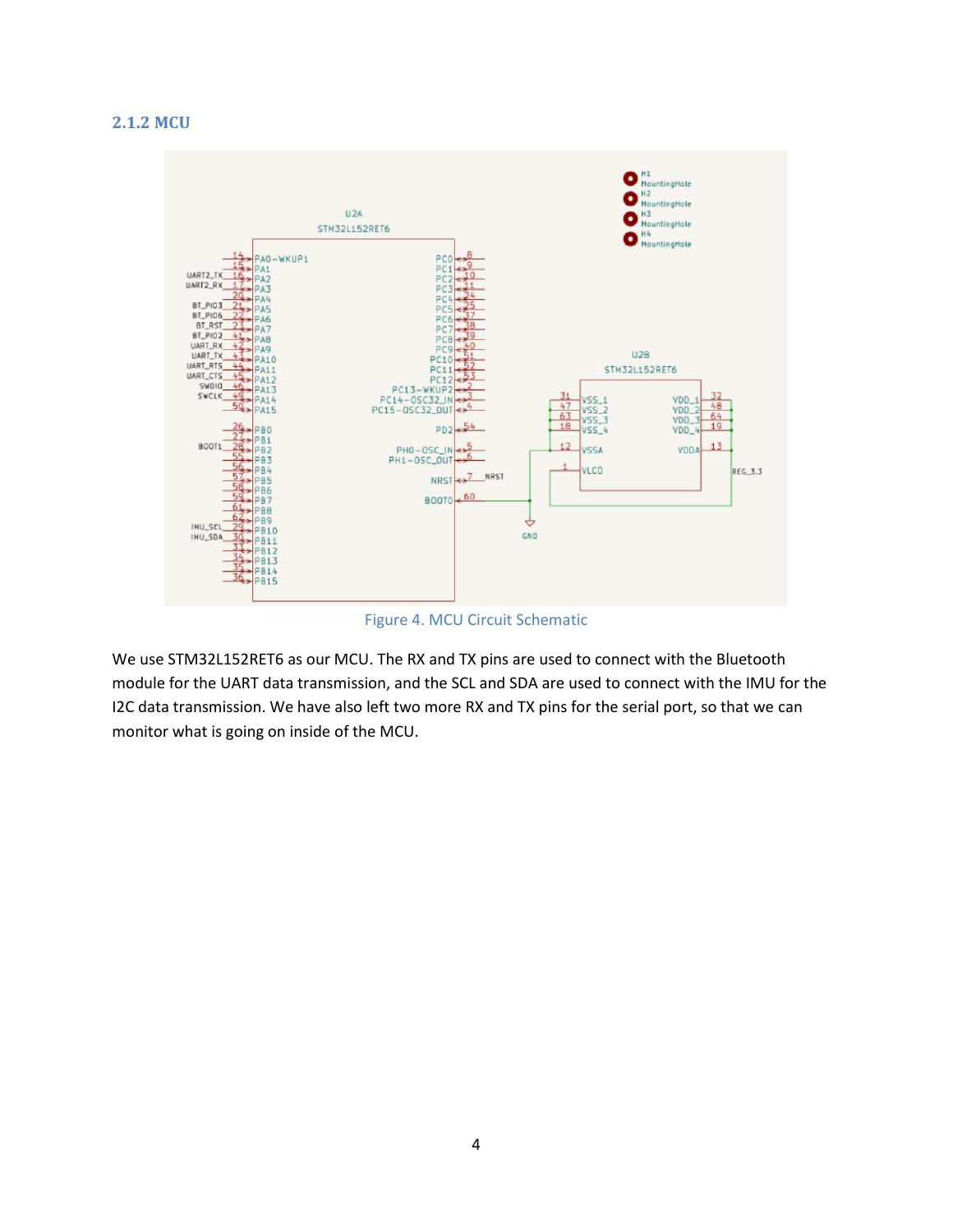#### <span id="page-7-0"></span>**2.1.3 Bluetooth Module**



Figure 5. Bluetooth Module Circuit Schematic

The Bluetooth module is used to receive from and send signal to the base unit. Once a signal is received from the other Bluetooth module, it will tell the MCU and IMU start to work. Once enough work has been completed, a signal will be transmitted back to the other Bluetooth module. We designed our project using RN42, but eventually we turn out using HC-05. The reason we decide to switch our Bluetooth module is that when pairing two RN42 together, we will have to disable the authentication, however because we cannot use RN42 with jumper wires, there is no way we can enter the command mode of RN42. On the other hand, since we can use jumper wires to connect the HC-05s on the development board, we can remove their authentication and set the master or slave mode correspondingly using serial communication.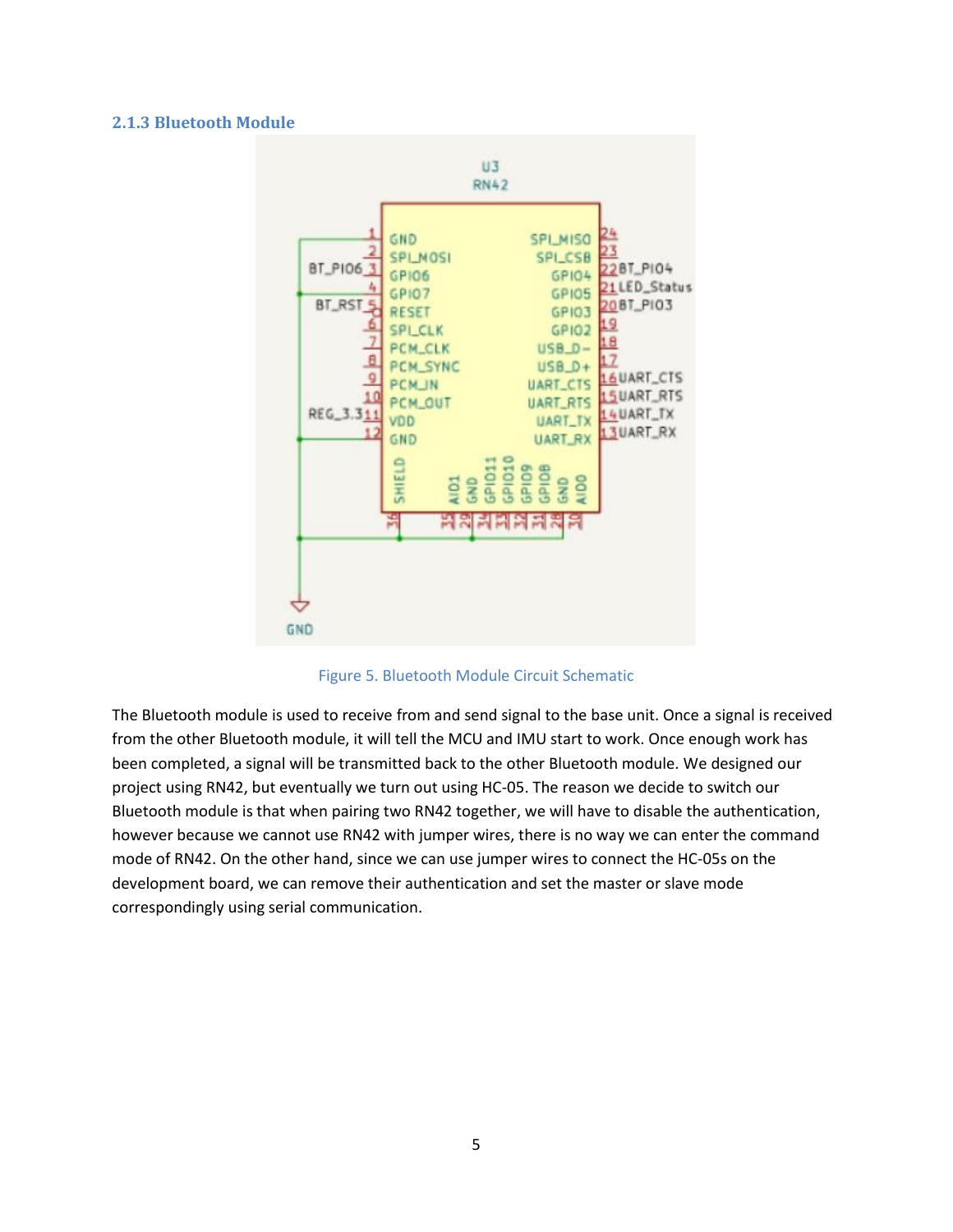#### <span id="page-8-0"></span>**2.2 Base Unit PCB**



Figure 6. Base Unit PCB

Our base unit PCB contains a MCU, an IR, a laser pointer, two motors, and a Bluetooth module. Above we have included a block diagram and a full schematic for this part. Below we will introduce each part in more detail.

#### <span id="page-8-1"></span>**2.2.1 IR Sensor**



#### Figure 7. IR Circuit Schematic

IR sensor is used to detect if any cat approaches to the bowl and seeks for food. We use APDS9960 and retrieve its proximity for detection. The basic principle behind APDS9960 is that it contains a LED and a light detector. The LED is always on, and the light detector will continuously check if any source is blocking the light source from the LED. It can provide a raw data from 0 to 255 (8 bits). When nothing is detected, all 8 bits will hold a value of zero. When there is anything being detected, it will give data from 1 to 255 according to the distance between the item and itself. We have also set a threshold value 175,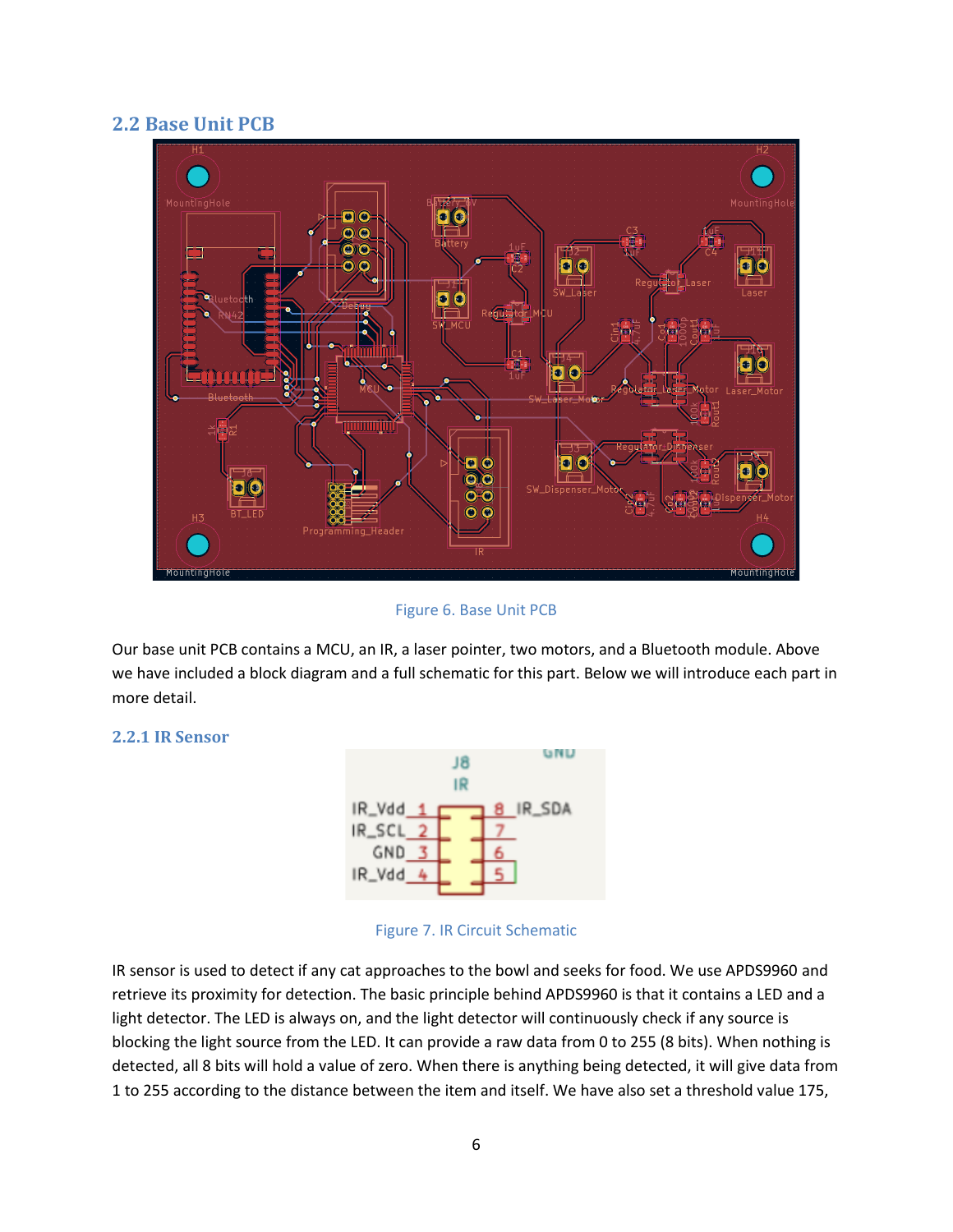which is about 5cm from the bowl, for our IR sensor. Therefore, it will only send a signal when the cats are truly seeking for food. Since we are using STM32Cubeide to code, we have created an entire library and a .c file to initialize the IR sensor.



#### <span id="page-9-0"></span>**2.2.2 MCU**

Figure 8. MCU Circuit Schematic

Again, we choose to use STM32L152RET6 for our MCU. The RX and TX pins are used to connect with the Bluetooth module for the UART data transmission, and the SCL and SDA are used to connect with the IR for the I2C data transmission. We have also left two more RX and TX pins for the serial port, so that we can monitor what is going on inside of the MCU. Some other GPIO output pins are also used to trigger the two motors for the laser pointer and the dispenser.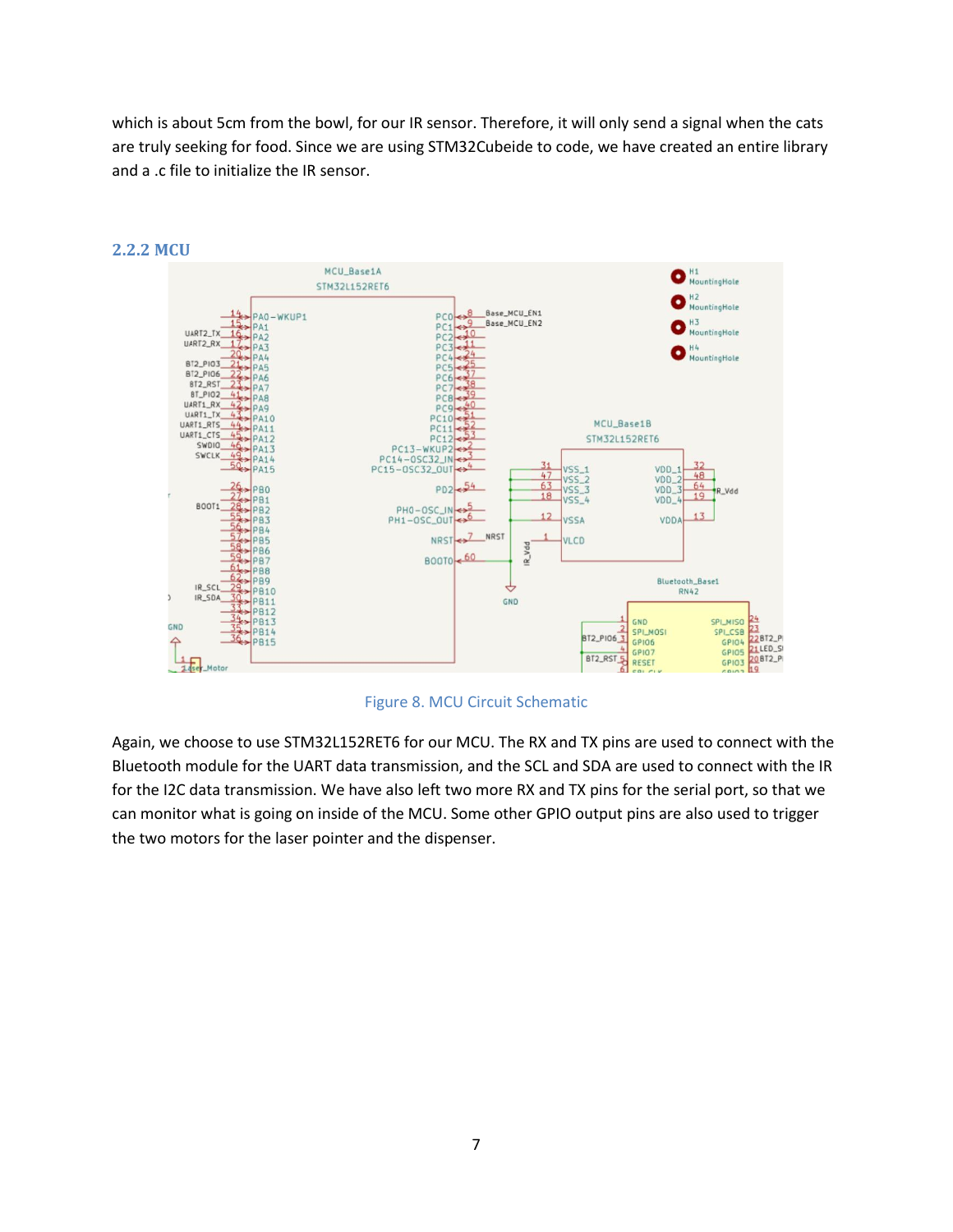#### <span id="page-10-0"></span>**2.2.3 Bluetooth Module**



#### Figure 9. Bluetooth Module Circuit Schematic

The Bluetooth module is used to receive from and send signal to the collar PCB. When IR detects cats' approaching, a signal will be sent to the collar part and asks the IMU to start working. It will also receive signal from the collar part when enough exercise is done by cats, and once the signal is received, it will tell the MCU to turn on the dispenser motor.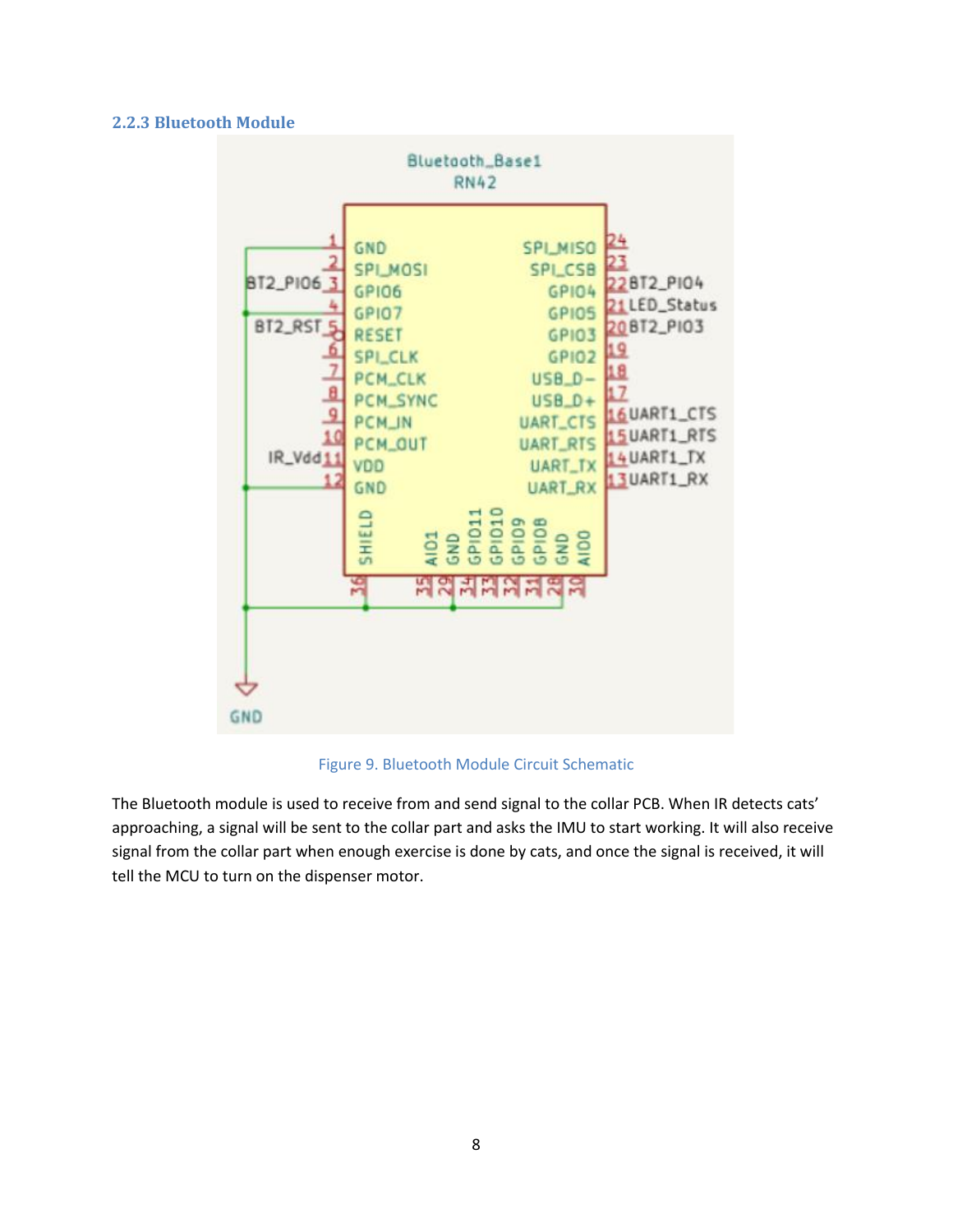#### <span id="page-11-0"></span>**2.2.4 Two Motors and A Laser Pointer**



Figure 10. Voltage Regulator Circuit Schematic

When IR detects cats' approaching, the laser pointer driven by a motor will both be turned on. They are controlled by the two GPIO output pins on the MCU. When cats have done enough exercise, the dispenser driven by the other motor will be turned on using one GPIO output pin on the MCU.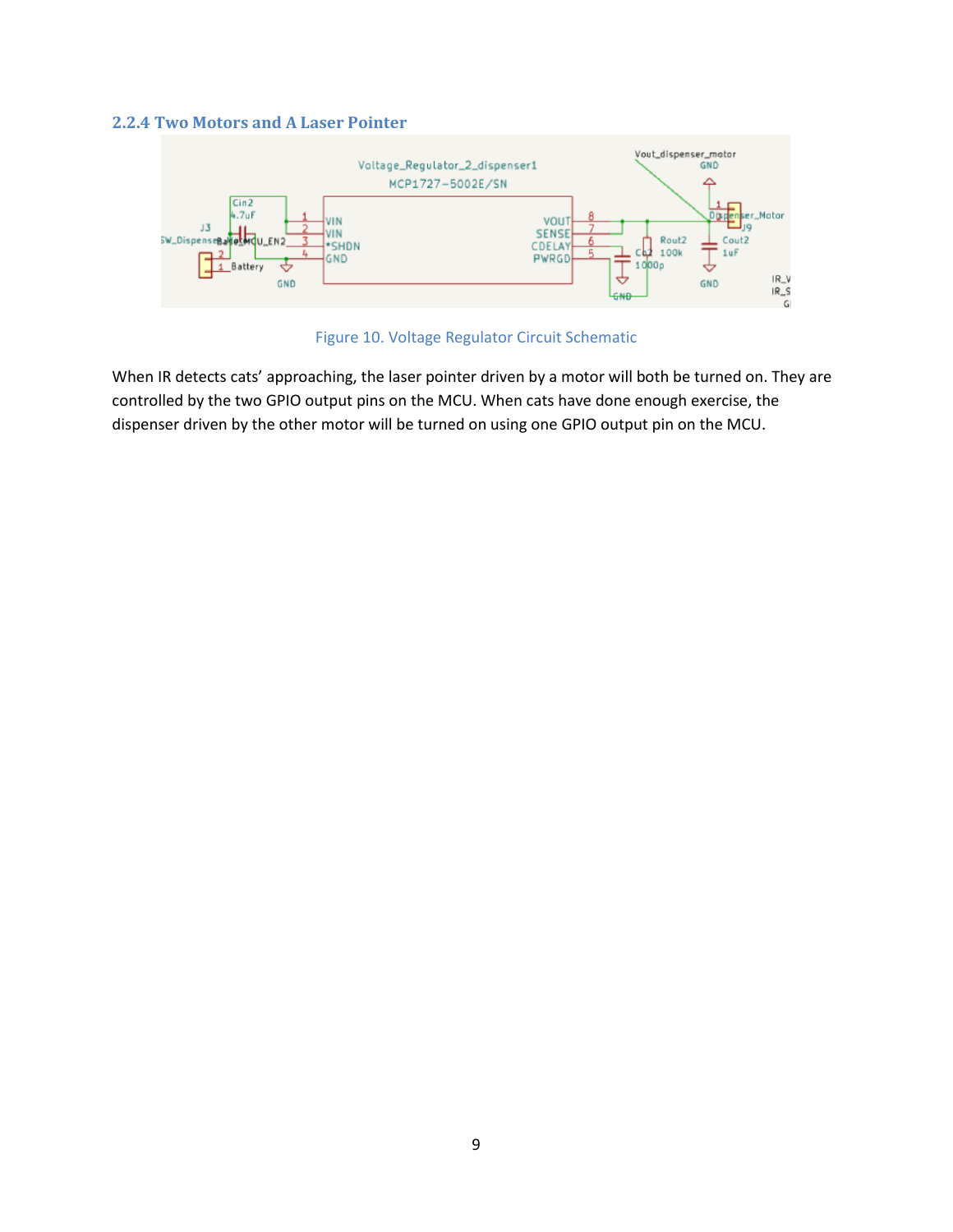### <span id="page-12-0"></span>**3. Design Verification**

Most of our project works perfectly except the two Bluetooth modules on the PCBs cannot successfully communicate with each other. We have tested all other parts of our design, and they seem to work as expected. IR can detect cats' approaching and turn on the laser pointer, and it can also send a '1' in the simulation. The IMU can work and count on cats' exercise when a '1' is sent to the MCU in the simulation. Once enough exercises have been done, the Bluetooth module can send a '1' back. The dispenser can be turned on when a '1' is entered in the simulation. The Bluetooth modules cannot work because we cannot use jumper wires to remove their authentication. To show the functionalities, we integrate all the parts on the development boards, and with jumper wires, the whole system works just as expected.

### <span id="page-12-1"></span>**3.1 High-level Requirements for the Entire Project**

### <span id="page-12-2"></span>**3.1.1 IMU Accuracy**

High-Level Requirement: The MCU in the motion detection unit should at least provide an output that achieves 80% accuracy.

Verification: We have connected a LED to our IMU, and the LED will blink every time when the counter increments by one. The counter is designed to increment by one when the cats' acceleration reaches our pre-set threshold value. We tested it on a real cat and found the acceleration to be about  $10.25m/s^2$ . Some possible inaccuracy may come from when cats are shaking their hair instead of doing exercise, which could have the acceleration to increase very rapidly in a limited time. To avoid this scenario, we used software coding to set a delay time each time after we retrieve data from the IMU. We have tested our product on a real cat, and eventually we found the best delay time to be two seconds. We could easily see if the counter works perfectly by checking if the LED blinks properly. We can see that every time when cats interact with the laser pointer, the LED blinks, and that means our accuracy is 100%.

#### <span id="page-12-3"></span>**3.1.2 IMU Low Power Mode**

High-Level Requirement: The IMU needs to stay at low power consumption mode (0W power consumption) before the IR detects anything.

Verification: To save energy, we want to make sure that our IMU will not consume too much power when unnecessary. Our BNO055 will automatically enter the low power mode when there is no motion in five seconds. Therefore, to have our BNO055 stay at the low power mode before the IR detects anything, we block the BNO055 to retrieve data through coding. After we initialize our BNO055, it will not work until a signal is received. We achieve this task by writing an "if" statement, and before BT receives anything, the whole IMU will just stay at the low power mode. We also verified this requirement by using an oscilloscope to measure its current in the normal mode and in the low power mode. We found that at a low power mode, the current is about 0.4 $\text{mA}$ , and when at a normal power mode, the current is 12.3 $\text{mA}$ . By comparing the two results, we can know that the IMU can stay at a low power mode when it is not in use.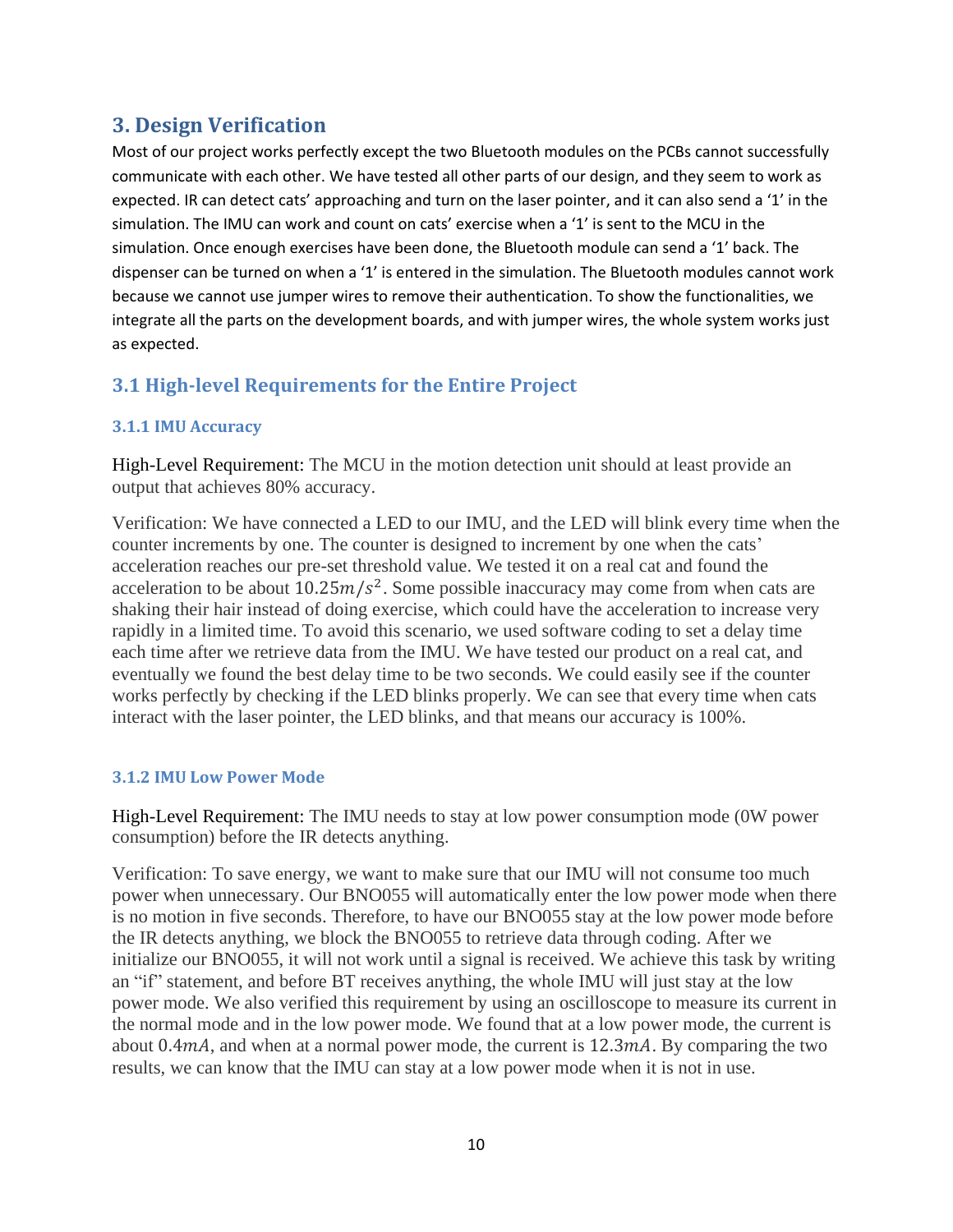#### <span id="page-13-0"></span>**3.1.3 System Halt Time**

High-Level Requirement: The whole system needs to halt for at least three minutes to start the next activation

Verification: This requirement is also fulfilled by the software code. After the GPIO output pin is on for the dispenser, we set a system halt time to be three minutes. The whole project will just stop there for three minutes, and this can be easily verified by checking if the laser pointer turns on right after the dispenser drops snacks and the IR detects anything.

### <span id="page-13-1"></span>**3.2 High-level Requirements for Each Subsystem**

Each subsystem's requirements and verifications are included in the table in Appendix A.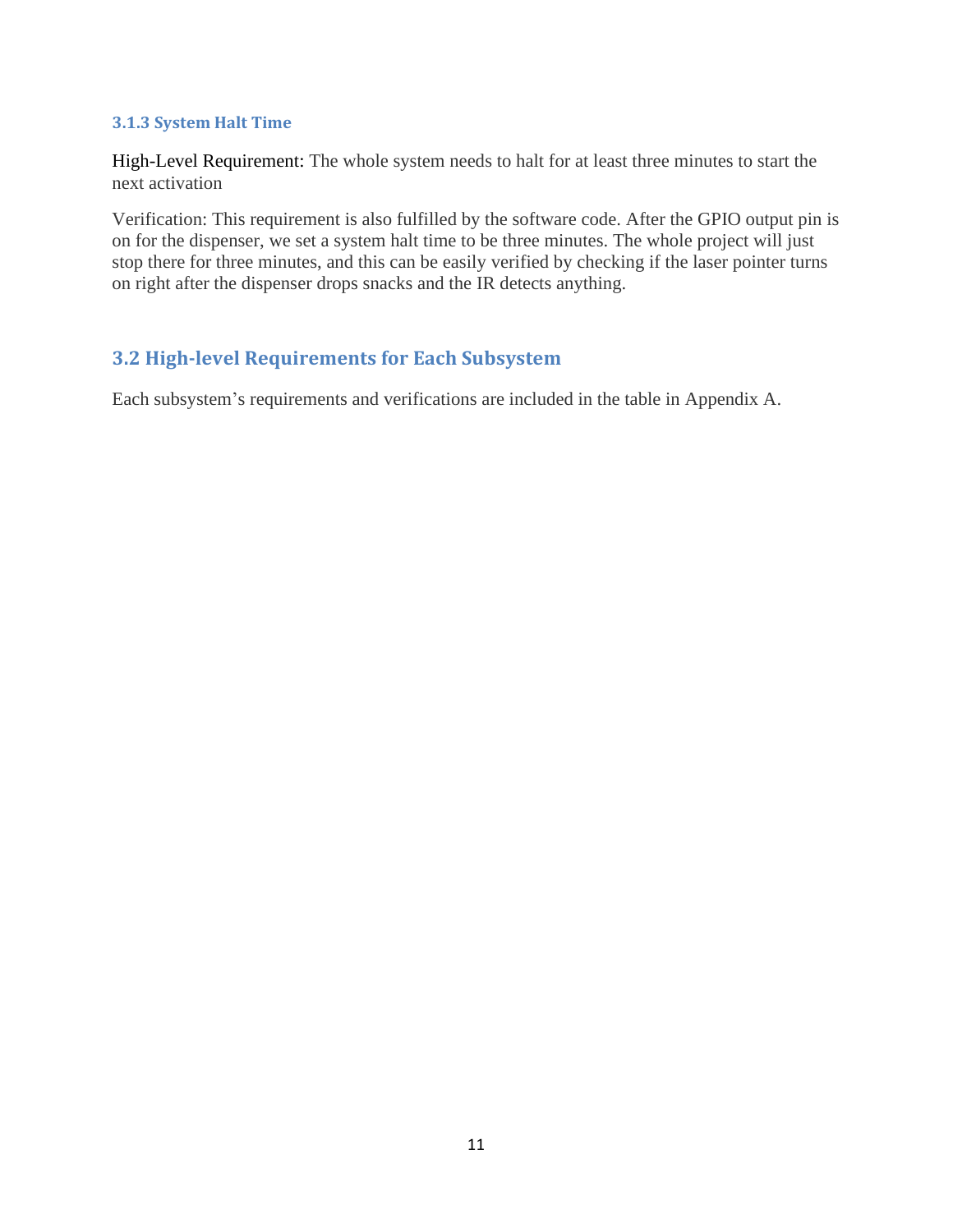### <span id="page-14-0"></span>**4. Costs**

Below we include our cost of each hardware part as well as our labor cost.

### <span id="page-14-1"></span>**4.1 Parts**

| Part                        | <b>Manufacturer</b>          | <b>Retail Cost</b> | Quantity       | Actual Cost (\$) |
|-----------------------------|------------------------------|--------------------|----------------|------------------|
|                             |                              | (\$)               |                |                  |
| MCU (STM32L152RET6)         | <b>STMicroelectronics</b>    | 11.560             | 3              | 34.68            |
| Bluetooth (RN42-I/RM)       | Microchip Technology         | 21.900             | 3              | 65.70            |
| Bluetooth (HC-05)           | HiLetgo                      | 5.990              | 4              | 23.96            |
| IR Sensor (APDS9960)        | Avago Technologies           | 7.500              | 1              | 7.50             |
| <b>IMU (BNO055)</b>         | <b>Bosch Sensortec</b>       | 34.950             | 2              | 69.90            |
| <b>Rechargeable Battery</b> | <b>SparkFun Electronics</b>  | 4.950              | $\overline{2}$ | 9.90             |
| Rechargeable Battery        | <b>B B Battery</b>           | 32.020             | $\mathbf{1}$   | 32.02            |
| 1 uF Capacitor              | Samsung                      | 0.071              | 20             | 1.42             |
| 0.47 uF Capacitor           | Samsung                      | 0.051              | 10             | 0.51             |
| 1000 pF Capacitor           | Samsung                      | 0.043              | 10             | 0.43             |
| 1 kOhm Resistor             | <b>Stackpole Electronics</b> | 0.073              | 10             | 0.73             |
| 100 kOhm Resistor           | <b>Stackpole Electronics</b> | 0.360              | 5              | 1.80             |
| 10-pin Header               | <b>CNC Tech</b>              | 0.640              | 4              | 2.56             |
| Laser Diode                 | Adafruit                     | 5.950              | $\mathbf{1}$   | 5.95             |
| Gear Motor                  | <b>SparkFun Electronics</b>  | 4.950              | 3              | 14.85            |
| Voltage Regulator           | Diodes Incorporated          | 0.460              | 3              | 1.38             |
| Voltage Regulator           | Microchip Technology         | 0.910              | 3              | 2.73             |
| Dispenser                   | M&M'S                        | 19.950             | $\overline{2}$ | 39.90            |
| <b>Total</b>                |                              |                    |                | 315.92           |

#### *Table 1 Parts Costs*

### <span id="page-14-2"></span>**4.2 Labor cost**

Based on the 2019-2020 Annual Illini Success Report, the average salary for an electrical engineer graduated from our college is about 36 dollars per hour [1]. Since we all major in electrical engineering, and we plan to work about 8 hours a week, it would result in a total of 2592 dollars for the rest of nine weeks.

|                              | Yuhan Bi    | Zutai Chen  | Natalie Xu  |
|------------------------------|-------------|-------------|-------------|
| Major                        | Electrical  | Electrical  | Electrical  |
|                              | Engineering | Engineering | Engineering |
| <b>Total Hours</b><br>Worked | 72          | 72          | 72          |
| Multiplier                   | 2.5         | 2.5         | 2.5         |
| Labor Force Cost             | 6480        | 6480        | 6480        |

**Table 2 Labor Costs**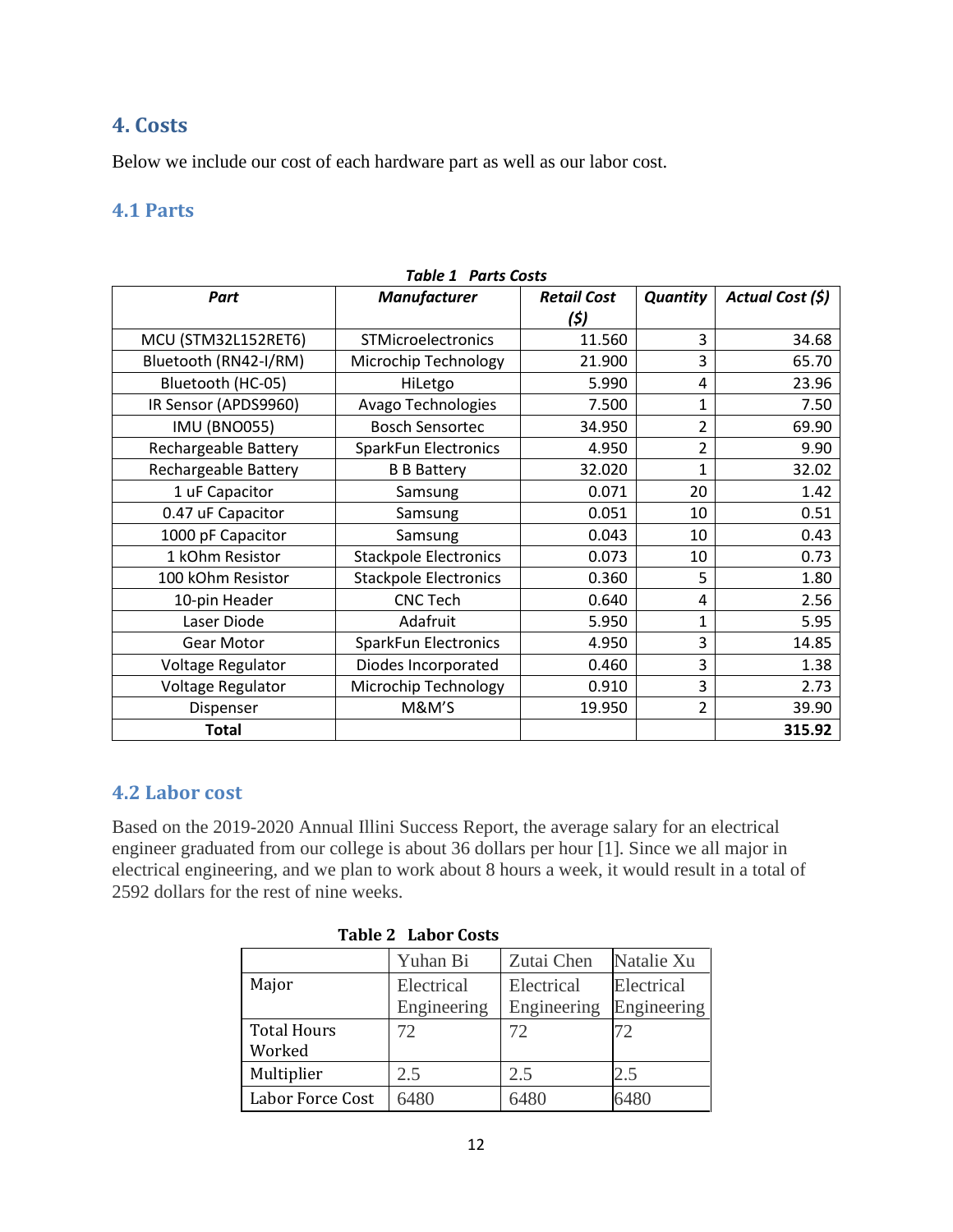### <span id="page-15-0"></span>**4.3 Total cost**

$$
Cost_{tot} = Cost_{labor} + Cost_{parts} = 3 * $6480 + $315.92 = $19755.92
$$

### <span id="page-15-1"></span>**4.4 Schedule**

| Week           | Natalie                                                              | Zutai                                                | Yuhan                                                            |
|----------------|----------------------------------------------------------------------|------------------------------------------------------|------------------------------------------------------------------|
| 1              | Complete PCB design<br>and design<br>document.                       | Complete PCB design and<br>design document.          | Complete PCB design and<br>design document.                      |
| $\overline{2}$ | Refine PCB design.<br>Acquire parts needed<br>for the project.       | Refine PCB design. Get PCB<br>design approved.       | Refine PCB design. Prepare<br>for first round PCB order.         |
| $\overline{3}$ | Complete PCB board<br>assembly. Work on<br>software code.            | Complete PCB board assembly.<br>Bluetooth interface. | Complete PCB board<br>assembly. Power supply and<br>other parts. |
| $\overline{4}$ | Complete software<br>code.                                           | Work on driver/BT connection.                        | Complete PCB board<br>assembly with soldering and<br>mounting.   |
| 5              | Test software code.<br>Perform full system<br>testing with software. | Test hardware system.                                | Test hardware system.                                            |
| 6              | Complete individual<br>progress report.                              | Complete individual progress<br>report.              | Complete individual progress<br>report.                          |
| $\overline{7}$ | Debug and complete<br>software system<br>testing.                    | Debug and complete hardware<br>system testing.       | Debug and complete<br>hardware system testing.                   |
| 8              | Perform entire system<br>testing with software.                      | Perform entire system testing<br>with software.      | Perform entire system testing<br>with software.                  |
| 9              | Final presentation and<br>final paper.                               | Final presentation and final<br>paper.               | Final presentation and final<br>paper.                           |

**Table 3 Example of a Table and Its Title**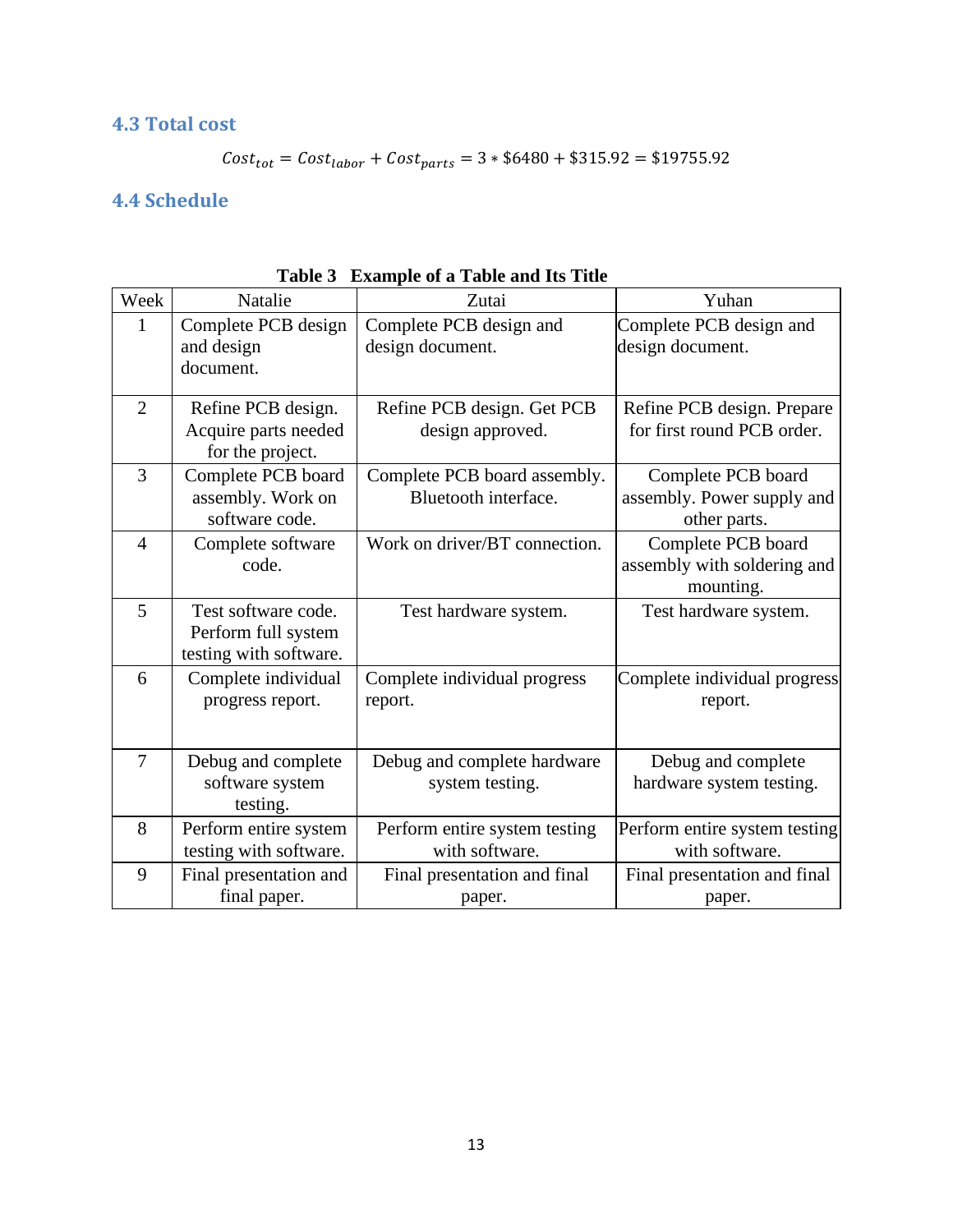### <span id="page-16-0"></span>**5. Conclusion**

We learned a plenty of things throughout this project. We learned how to design a PCB, how to integrate parts together, how to create libraries for hardware components, and how to write formal documents. If we could have any chance to re-do the project, we will leave more pins on the PCBs for testing and make better schedules. We will probably work on the software part even before we design our PCB, because some hardware parts are just easier to use than others in terms of coding. Below we will discuss our accomplishment, uncertainties, ethical considerations, and future work in more details.

### <span id="page-16-1"></span>**5.1 Accomplishments**

Our project fulfills all high-level requirements we designed, and most subsystems work just as expected. One of our high-level requirements is to make sure that IMU stays at a low power mode before the IR sensor detects anything. This request is completed by the software code, and we will not start to retrieve our data from the IMU before the BT receives any signal. BNO055 will then switch to a low power mode automatically if no data is retrieved in a limited amount of time. The other high-level requirement is to ensure that the IMU to have an at least 80% accuracy. By setting the appropriate threshold acceleration and HAL delay time, our project can have 100% accuracy. To test the accuracy, we have wired up a LED to the collar part so that every time when the counter increments by one, the LED will blink once. The last high-level requirement is to make sure that there is at least a three-minute break between each activation. This is also being done with the software coding. We have set up a system halt time, and the system will just stop once the dispenser drops snacks for the next three minutes. Our IMU can work up to eight hours, and our laser pointer can continuously work for more than two hours.

### <span id="page-16-2"></span>**5.2 Uncertainties**

One big uncertainty could be the safety issue. Because our product does not include convenient switches separately, so the only way to power off the system is to disconnect the battery. However, many users, without any background and do not read instruction, may connect the battery inappropriately destroying the whole product. This uncertainty can be fixed by just simply adding switches, however that is still a very big uncertainty for our current product. The other uncertainty is that after cats play with the laser pointer for multiple times, they may just start to lose interest. We have not yet thought about a better solution for this problem except trying to update more functions on our product, but that will also cost owners more money.

### <span id="page-16-3"></span>**5.3 Ethical considerations**

Because our collar part involves a large battery, it may give the cats too much weight and eventually cause them to get tired much more easily. We have not yet tested our product on a real cat for a long term, and we cannot guarantee if cats will be happy to wear this product every day. The other ethical consideration is that although our laser pointer is not supposed to harm our cats with the angle we designed, if there are babies under 4 years old play with the laser pointer inappropriately, it may cause some unexpected damages.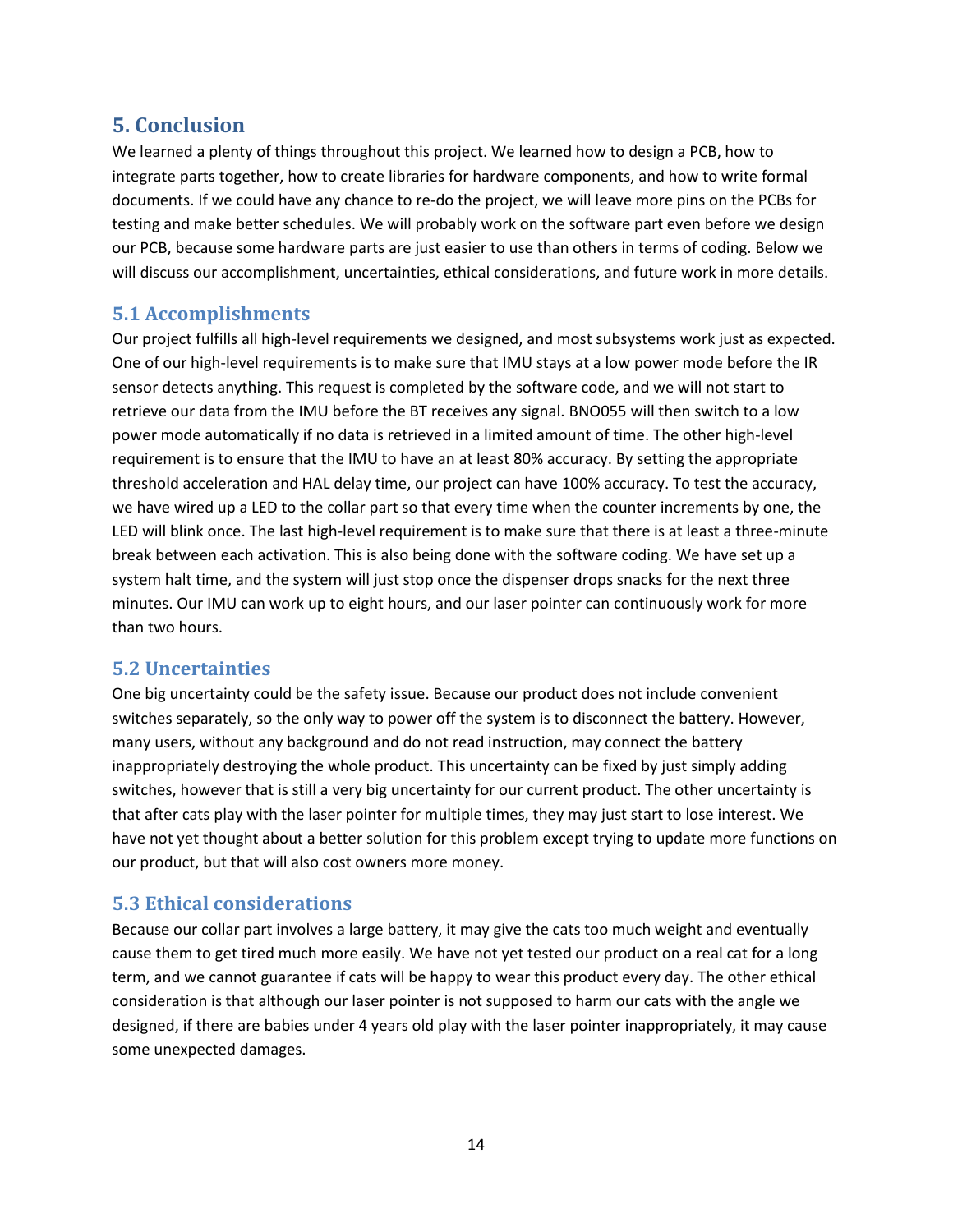### <span id="page-17-0"></span>**5.4 Future work**

We will keep working on making our PCB smaller and lighter so that cats can wear the collar. Right now, we have put our collar PCB into a coat because of the huge battery connected to our PCB. We will also add two convenient switches to reset the two PCBs. If possible, we will try to build an app so that the owners can check how much exercise the cats have done in one day.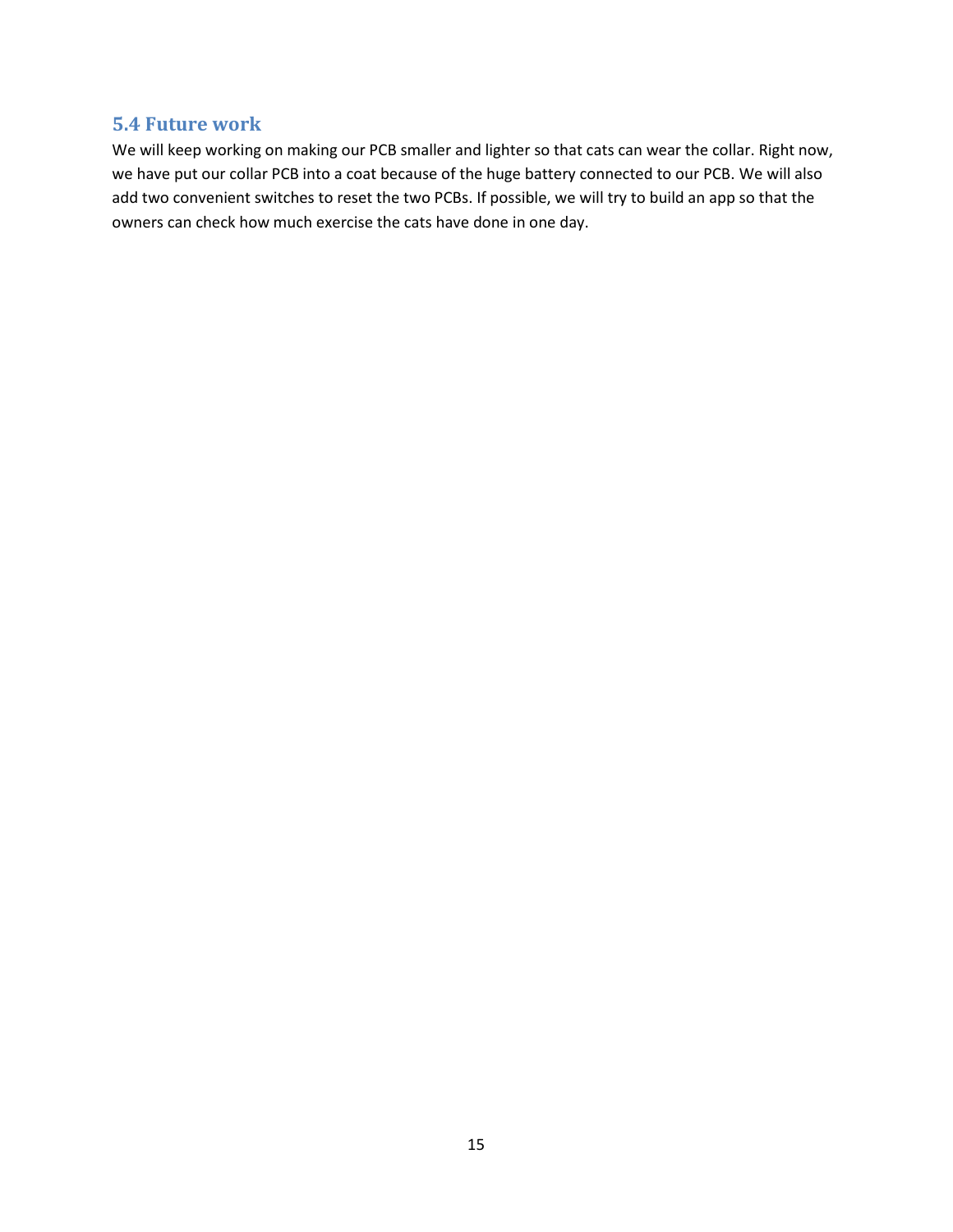### <span id="page-18-0"></span>**References**

- [1] Adafruit BNO055 Absolute Orientation Sensor. Available: https://www.mouser.com/datasheet/2/737/adafruit\_bno055\_absolute\_orientation\_sensor-1006287.pdf. [Accessed: March 5,2022]
- [2] BL654 Bluetooth Module with NFC. (n.d.). [Online]. Available: https://www.lairdconnect.com/wireless-modules/bluetooth-modules/bluetooth-5 modules/bl654-series-bluetooth-modulenfc?adgroup=bl654&gclid=Cj0KCQiAjJOQBhCkARIsAEKMtO1Zy\_axvInhJjpHQwP\_J IdWqZookBmx0zbS74NrFFAdw\_RG5eiXDNwaAkeYEALw\_wcB&matchtype=%7Bm atchtype%7D&sncid=13&utm\_campaign=Bluetooth&utm\_medium=cpc&utm\_source=g oogle. [Accessed: 05-May-2022].
- [3] Bluetooth Uart Service. Microsoft. [Online]. Available: https://makecode.microbit.org/reference/bluetooth/start-uartservice#:~:text=UART%20stands%20for%20Universal%20Asynchronous,by%20a%20p hysical%2C%20wired%20connection. [Accessed: 05-May-2022]
- [4] "Datasheet STM32L010F4 STM32L010K4 stmicroelectronics." [Online]. Available: https://www.st.com/resource/en/datasheet/stm32l010f4.pdf. [Accessed: 05-May-2022].
- [5] "Description ( pin assignments top view ) diodes incorporated." [Online]. Available: https://www.diodes.com/assets/Datasheets/AP7366.pdf. [Accessed: 05-May-2022].
- [6] E. I. T. S. Services, "Lab," *Lab :: ECE 445 - Senior Design Laboratory*. [Online]. Available: https://courses.engr.illinois.edu/ece445/lab/index.asp. [Accessed:05-May-2022].
- [7] "Huoguo cat shock collar,automatic trainer collar for cats prevent meowing designed,sound vibrate and shock 3 working modes for cats and Kittens Waterproof & Rechargeable," *Walmart.com*. [Online]. Available: https://www.walmart.com/ip/HUOGUO-Cat-Shock-Collar-Automatic-Trainer-Collar-Cats-Prevent-Meowing-Designed-Sound-Vibrate-3-Working-Modes-Kittens-Waterproof-Rechargeable/558992823. [Accessed: 05-May-2022].
- [8] "IEEE code of Ethics," *IEEE*. [Online]. Available: https://www.ieee.org/about/corporate/governance/p7-8.html. [Accessed: 05-May-2022].
- [9] Inertial navigation article. Vectornav. Available: https://www.vectornav.com/resources/inertial-navigation-articles/what-is-an-inertialmeasurement-unit-imu. [Accessed: 05-May-2022]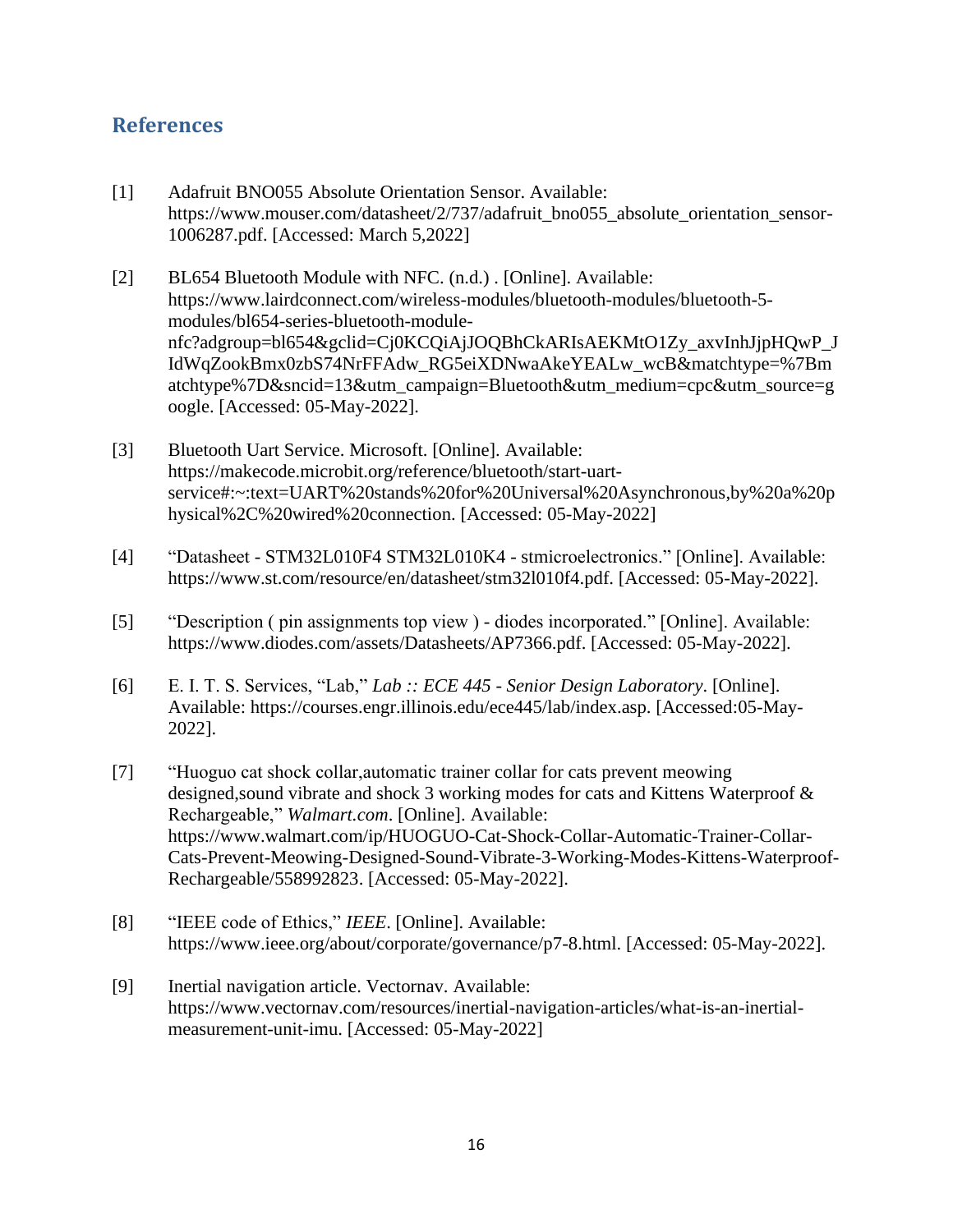- [10] K. Magdy, "STM32 HC-05 bluetooth examples master & slave pairing at Commands," *DeepBlue*, 17-Apr-2021. [Online]. Available: https://deepbluembedded.com/stm32-hc-05-bluetooth-module-examples/. [Accessed: 04-May-2022].
- [11] "MC7800 1.0 a positive voltage regulators digi-key." [Online]. Available: https://media.digikey.com/pdf/Data%20Sheets/ON%20Semiconductor%20PDFs/MC780 0(A,AE),NCV7800.pdf. [Accessed: 05-May-2022].
- [12] "MCP1727 1.5A, low voltage, low quiescent current LDO Regulator Data Sheet." [Online]. Available: https://www.mouser.com/datasheet/2/268/MCP1727\_1\_5A\_Low\_Voltage\_Low\_Quiesce nt\_Current\_LDO-2511040.pdf. [Accessed: 05-May-2022].
- [13] "SparkFun Electronics." [Online]. Available: https://cdn.sparkfun.com/datasheets/Robotics/SpiderControllerDagu.pdf. [Accessed: 05- May-2022].
- [14] University of Illinois, "Illini Success Annual Report 2019-2020," *Box*. [Online]. Available: https://uofi.app.box.com/s/1t8xj69117lrsqm7753ujnrg8yyrtcwn. [Accessed: 05-May-2022].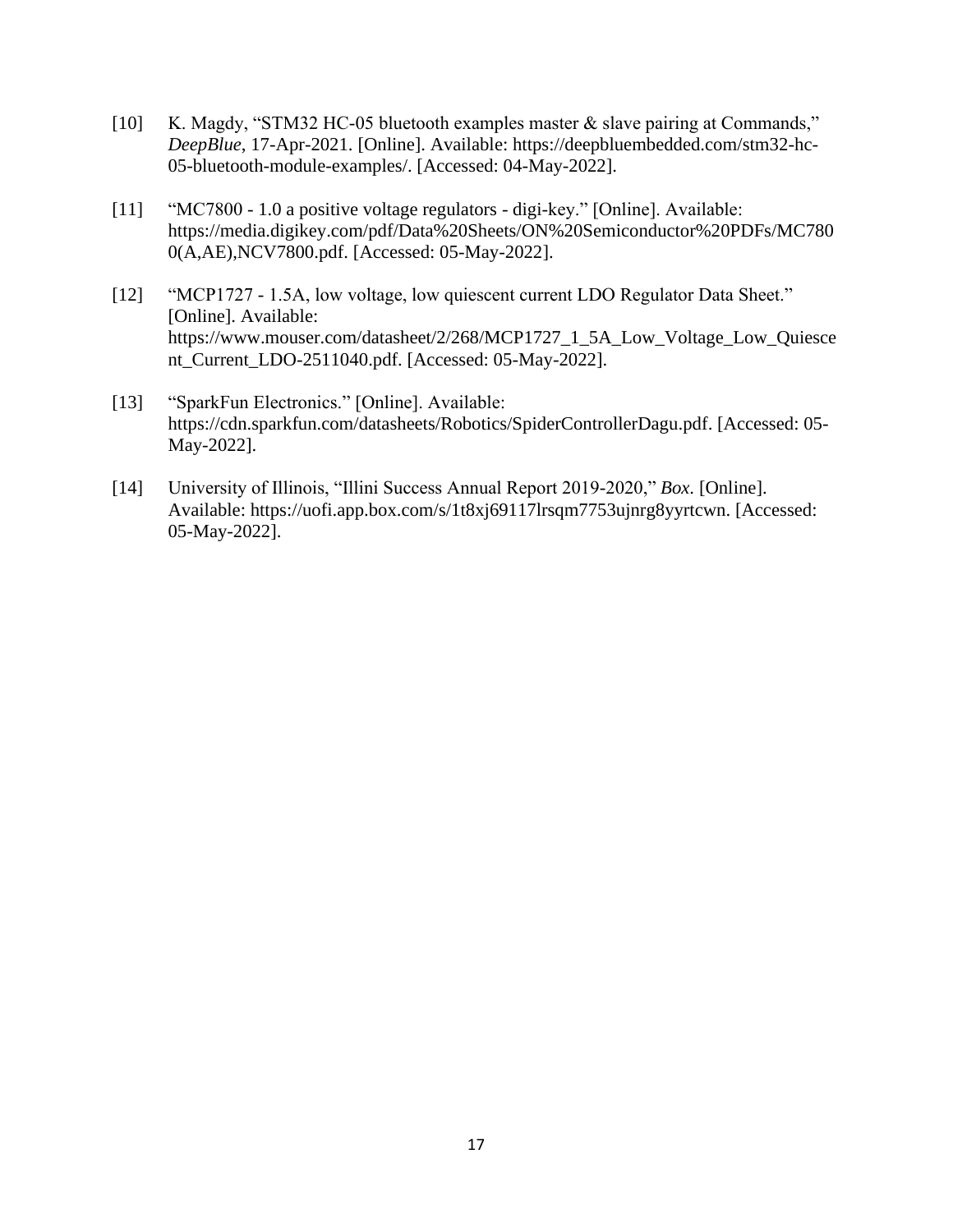# <span id="page-20-0"></span>**Appendix A Requirement and Verification Table**

| Requirement                                                                                                                   | Verification                                                                                                                                                                                                                 | Verificatio<br>n status<br>$(Y \text{ or } N)$ |
|-------------------------------------------------------------------------------------------------------------------------------|------------------------------------------------------------------------------------------------------------------------------------------------------------------------------------------------------------------------------|------------------------------------------------|
| 1. MCU needs to operate at 8MHz for<br>effective data processing.                                                             | The MCU should output a system clock<br>signal onto the generic microcontroller<br>clock output pin. Use a generic<br>microcontroller clock output pin to check<br>if the output clock of the MCU meets the<br>requirements. | <b>Yes</b>                                     |
| 2. MCU can give an enable to the<br>voltage regulator connected to the gear<br>motor and the laser pointer attached to<br>it. | Use an oscilloscope to check the voltage<br>across the resistor and see if the<br>MOSFET is operating correctly.                                                                                                             | Yes                                            |

### **Table I. MCU System Requirements and Verifications**

### **Table II. Bluetooth System Requirements and Verifications**

| Requirement                                                                                                      | Verification                                                                                                                                                                                                                                                                                                      | Verificatio<br>n status<br>$(Y \text{ or } N)$ |
|------------------------------------------------------------------------------------------------------------------|-------------------------------------------------------------------------------------------------------------------------------------------------------------------------------------------------------------------------------------------------------------------------------------------------------------------|------------------------------------------------|
| 1. The Bluetooth module of the collar<br>needs to be paired with the other<br>Bluetooth module of the base unit. | 1). Connect a button to the Bluetooth<br>module of the collar<br>2). Connect a LED to the Bluetooth of<br>the base unit<br>3). Check when the button is pressed, if<br>the LED of the other one turns on.<br>4). The LED on each module flashes<br>every two seconds indicating that they<br>paired successfully. | Yes                                            |
| 2. The two Bluetooth modules can<br>transmit serial data with each other and<br>send to the MCU in UART form.    | Tested with Serial.write() and<br>Serial.read() functions on the<br>development board.                                                                                                                                                                                                                            | Yes                                            |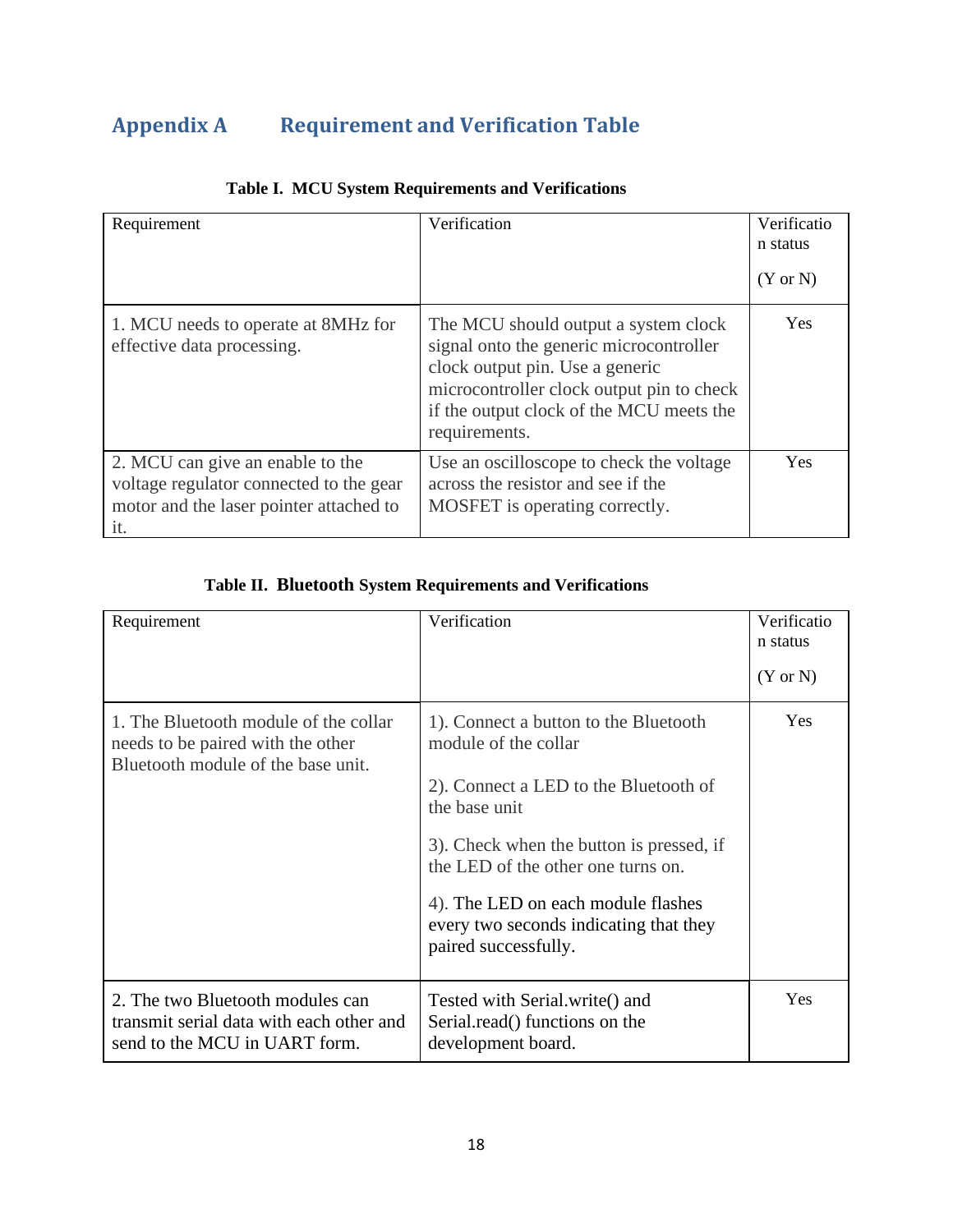| Requirement                                                | Verification                                                                                                                                                                                                                                                                                                                                    | Verificatio<br>n status<br>$(Y \text{ or } N)$ |
|------------------------------------------------------------|-------------------------------------------------------------------------------------------------------------------------------------------------------------------------------------------------------------------------------------------------------------------------------------------------------------------------------------------------|------------------------------------------------|
| 1. IR sensors can send a signal to and<br>turn on the MCU. | 1). From code set the proximity data<br>threshold to $200$ (0-255). Let the IR<br>sensor detect hot sources within 5cm<br>range.<br>2). Use an oscilloscope and connect it<br>across the MCU to check if it is turned<br>on.<br>3). Connect it with the laser motor part to<br>check if the laser motor turns on when<br>detecting hot sources. | <b>Yes</b>                                     |

### **Table III. IR Sensor System Requirements and Verifications**

### **Table IV. IMU System Requirements and Verifications**

| Requirement                                                                                            | Verification                                                                                                                                                                                                                                                                                                                                         | Verificatio<br>n status<br>$(Y \text{ or } N)$ |
|--------------------------------------------------------------------------------------------------------|------------------------------------------------------------------------------------------------------------------------------------------------------------------------------------------------------------------------------------------------------------------------------------------------------------------------------------------------------|------------------------------------------------|
| 1. IMU needs to stay at a low power<br>mode before an enable signal is<br>detected from the IR sensor. | Make sure when no Bluetooth signal is<br>detected, no IMU data is outputted.                                                                                                                                                                                                                                                                         | Yes                                            |
| 2. The time cats' acceleration reaches<br>the threshold needs to be at least 80%<br>accuracy.          | 1). Let cats do exercise five times, and<br>check if snacks are dispensed at the base<br>unit.<br>2). Do this experiment five times to find<br>the average and see if it meets the<br>requirement. Alternative verification:<br>We've connected a LED that blinks every<br>time the threshold value is reached. The<br>accuracy is shown to be 100%. | Yes for<br>alternative<br>verification         |
| 3. When cats are shaking their hair,<br>check if the count number increases<br>accordingly.            | We retrieve data from the IMU every 2<br>seconds, so that we can eliminate the<br>noises from shaking.                                                                                                                                                                                                                                               | Yes                                            |